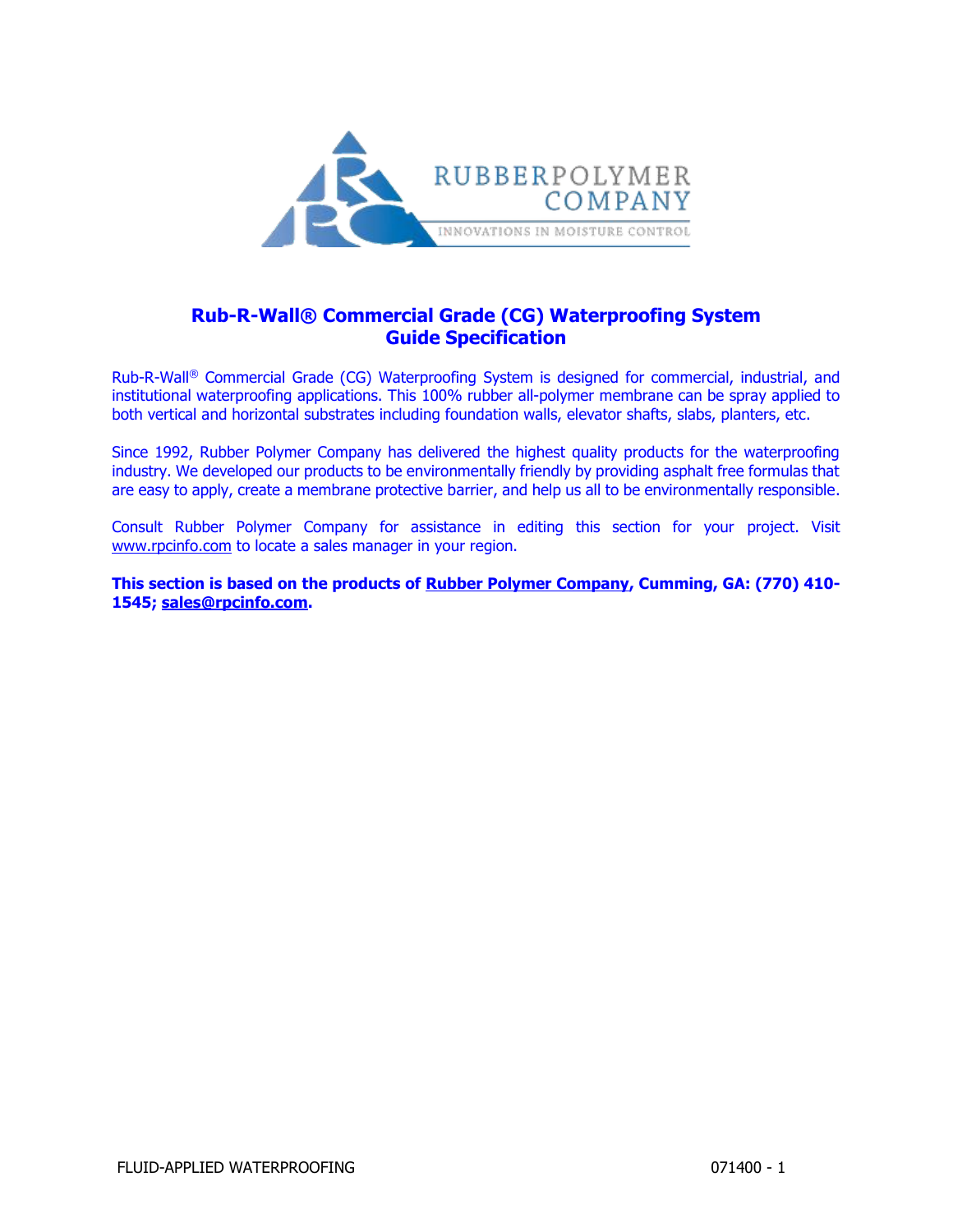# SECTION 071400 – FLUID-APPLIED WATERPROOFING

# PART 1 - GENERAL

# 1.1 SUMMARY

A. Section Includes:

Specifier: Rub-R-Wall® CG Waterproofing may be used either for vertical or horizontal applications. Edit section as required for project application.

- 1. Fluid-applied, 100 percent rubber-polymer waterproofing membrane for [vertical] [and] [horizontal] surfaces.
- 2. Accessories.

# 1.2 REFERENCES

Specifier: If retaining this Article, edit list to correspond to references retained after editing.

- A. References, General: Versions of the following standards current as of the date of issue of the project or as required by applicable code apply to the Work of this Section.
- B. ASTM International:
	- 1. ASTM C836/C836M Standard Specification for High Solids Content, Cold Liquid-Applied Elastomeric Waterproofing Membrane for Use with Separate Wearing Course.
	- 2. ASTM C898/898M Standard Guide for Use of High Solids Content, Cold Liquid-Applied Elastomeric Waterproofing Membrane with Separate Wearing Course.
	- 3. ASTM C1471/C1471M Standard Guide for the Use of High Solids Content Cold Liquid-Applied Elastomeric Waterproofing Membrane on Vertical Surfaces.
	- 4. ASTM C578 Standard Specification for Rigid, Cellular Polystyrene Thermal Insulation.
	- 5. ASTM D95 Standard Test Method for Water in Petroleum Products and Bituminous Materials by Distillation.
	- 6. ASTM D412 Standard Test Methods for Vulcanized Rubber and Thermoplastic Elastomers - Tension.
	- 7. ASTM D903 Standard Test Method for Peel or Stripping Strength of Adhesive Bonds.
	- 8. ASTM D2020 Standard Test Method for Mildew (Fungus) Resistance of Paper and Paperboard.
	- 9. ASTM D4299-83 Test Method for Effect of Bacterial Contamination on Performance of Adhesive Preparations and Adhesives Films.
	- 10. ASTM D5385/D5385M Standard Test Method for Hydrostatic Pressure Resistance of Waterproofing Membranes.
	- 11. ASTM E96/E96M Standard Test Methods for Water Vapor Transmission of Materials.
	- 12. ASTM E154/E154M Standard Test Methods for Water Vapor Retarders Used in Contact with Earth Under Concrete Slabs, on Walls, or as Ground Cover.
	- 13. ASTM G29-75 Standard Practice for Determining Algal Resistance of Plastic Films.

# 1.3 SUBMITTALS

A. Product Data: Manufacturer's technical literature including standard application details for each product specified.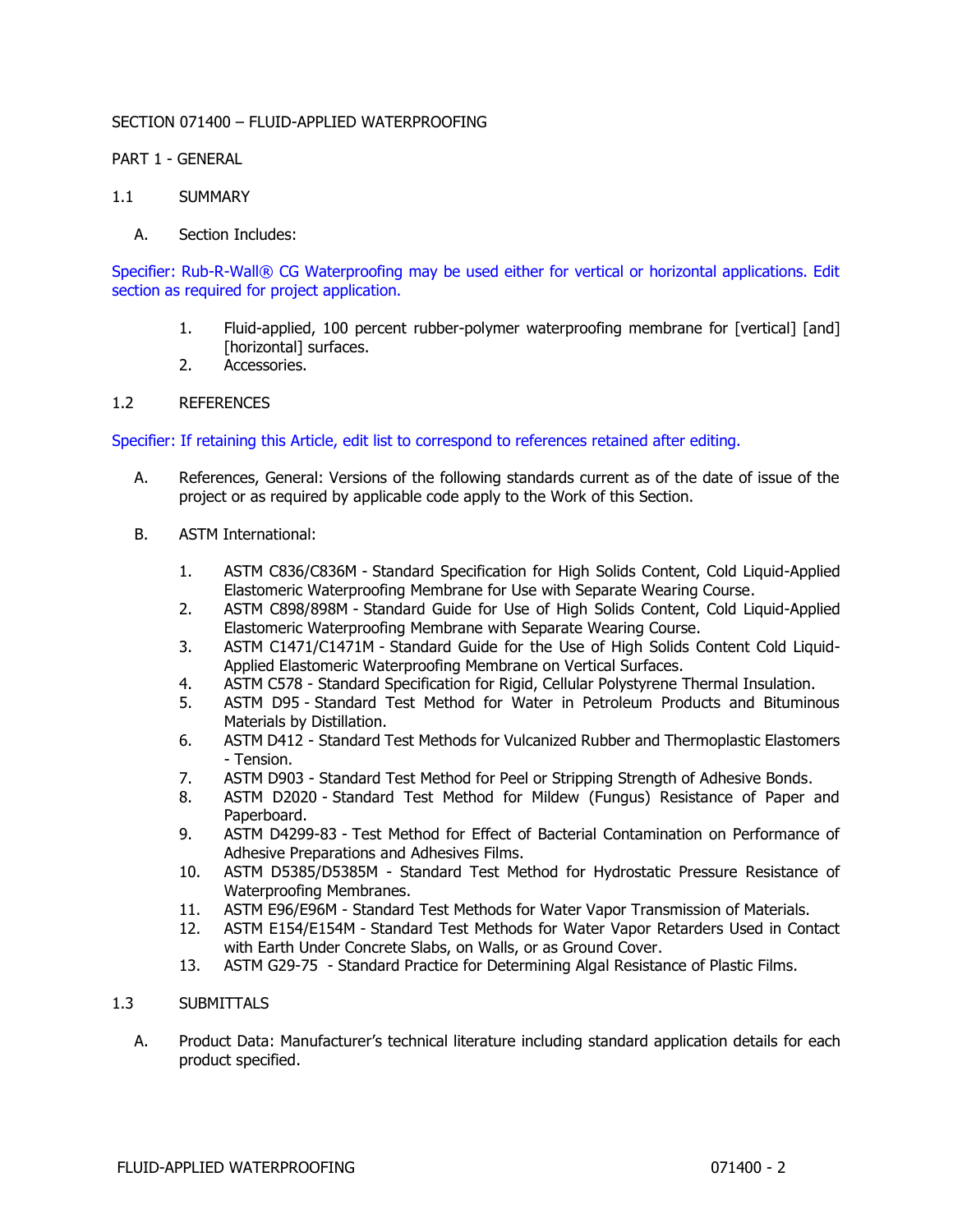- B. Manufacturer's Instructions: Include manufacturer's written instructions for substrate preparation.
- C. Shop Drawings: For conditions not addressed by manufacturer's standard details.
	- 1. Show locations and extent of waterproofing, accessory materials, and protection layers.
	- 2. Include details at substrate joints and cracks, penetrations, corners, and terminations.

#### 1.4 QUALITY ASSURANCE

Specifier: Verify availability of approved installers in your area by contacting [Rubber Polymer](https://www.rpcinfo.com/commercial-waterproofing.html) Company, (770) 410-1545.

- A. Installer: Firm with record of successful installations on projects of similar scope and employing workers and supervisors trained and approved by manufacturer.
- B. Mock-Ups: To set quality standards for materials and execution.
	- 1. Install at location acceptable to Architect.
	- 2. Size: [As shown in Drawings] [100 sq. ft. minimum].
- C. Pre-Installation Meeting: Discuss handling and installation techniques, coordination of other work, protection, and scheduling of work to cover membranes.
- 1.5 DELIVERY, STORAGE, AND HANDLING
	- A. Deliver materials to project site in original unopened packages with manufacturer's labels intact.
	- B. Comply with manufacturer's instructions for storage. Protect against damage.
	- C. Store materials above 40 deg. F.
- 1.6 FIELD CONDITIONS
	- A. Environmental Limitations: Apply membranes within the range of ambient and substrate temperatures recommended by manufacturer.
	- B. Do not apply to a damp or wet substrate or during snow, rain, fog, or mist.

#### PART 2 - PRODUCTS

#### 2.1 MANUFACTURER

- A. Manufacturer: Rubber Polymer Company, [https://www.rpcinfo.com/,](https://www.rpcinfo.com/) [sales@rpcinfo.com,](mailto:sales@rpcinfo.com) (770) 410-1545.
- B. Substitutions: [None acceptable] [In accordance with Instructions to Bidders and Division 01 General Requirements].
- C. Source Limitations: Obtain membrane materials and accessories from single manufacturer.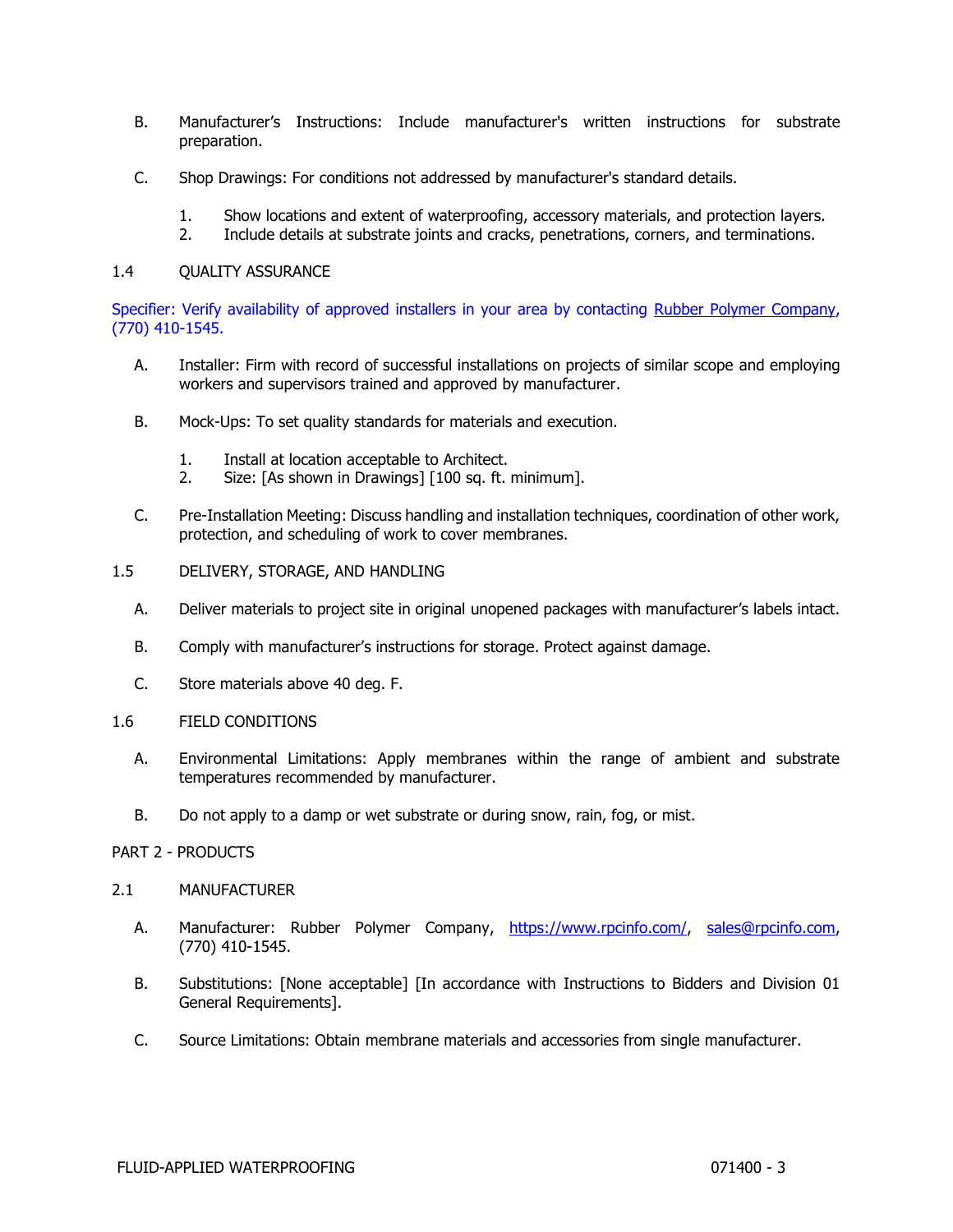# 2.2 WATERPROOFING MEMBRANE

- A. Waterproofing Membrane: Fluid-applied, seamless, 100-percent rubber copolymer membrane capable of preventing water infiltration exceeding limits indicated. No asphalt content permitted.
	- 1. Product: Rub-R-Wall<sup>®</sup> [Commercial Gr](https://www.rpcinfo.com/commercial-waterproofing.html)ade (CG) Waterproofing System by Rubber Polymer Company.
	- 2. Hydrostatic Pressure Resistance: Greater than 138 ft. of water; ASTM D5385/D5385M.
	- 3. Elongation: Greater than 1,200 percent; ASTM D412, (die C).
	- 4. Low-Temp Flexibility: Flexible to -20 deg. F; bend around 0.5 in. mandrel.
	- 5. Abrasion Resistance: Less than .10 percent membrane loss; 700 psi on 0.06 by 0.06-inch point moving 1 inch per second.
	- 6. Asphalt Content: 0.0 percent.
	- 7. Block Peel Adhesion: 8.03 lbs./inch; ASTM D903.
	- 8. Crack Bridging: Exceeds 10 cycles to 1/8 inch at -15 degrees F; ASTM C836/C836M.
	- 9. Water Vapor Permeance: Maximum 0.093 perms; ASTM E96/E96M Procedure B, Water Method.
	- 10. Liquid Water Absorption: Less than 0.5 percent weight; ASTM D95.
	- 11. Resistance to Bacteria: No attack; ASTM D4299-83 (modified).
	- 12. Resistance to Degradation in Soil: Excellent, ASTM E154/E154M (soil preparation).
	- 13. Resistance to Algae: No attack, ASTM G29-75 (modified).
	- 14. Resistance to Fungus: No attack, ASTM D2020 (modified).
	- 15. Resistance to Chemical Attack: Unaffected by chemicals in concentrations typically found in soils.
	- 16. Solvent Resistance: Exceeds performance of modified asphalts.
	- 17. Life Expectancy: Exceeds 100 years; Arrhenius Projection Theory.

# 2.3 PROTECTION COURSE

Specifier: Retain "Fan-Folded Board Insulation," "Molded-Sheet Drain Course," "Insulated Drainage Panels," below or insert other methods of waterproofing protection.

Specifier: Board insulation below is used to protect vertical waterproofing from backfill operations.

A. Fan-Folded Board Insulation: Fan folded, with a core of extruded-polystyrene board insulation faced with plastic film, nominal thickness of 1/4 inch.

Specifier: Panels in paragraph below protect waterproofing while providing a drainage pathway for water. Retain first option for vertical applications; retain second option for horizontal applications. Molded-sheet drainage panels are sometimes installed beneath grooved insulation board for plaza deck applications.

B. Molded-Sheet Drainage Panel: Three-dimensional composite subsurface drainage panels consisting of a [nonwoven] [woven] geotextile facing laminated to one side of a studded, moldedplastic-sheet drainage core.

Specifier: Retain first option below for vertical applications; retain second option for horizontal.

C. Drainage Board Insulation: Extruded-polystyrene board insulation complying with ASTM C578, [shiplap] [square] edged, grooved to facilitate drainage.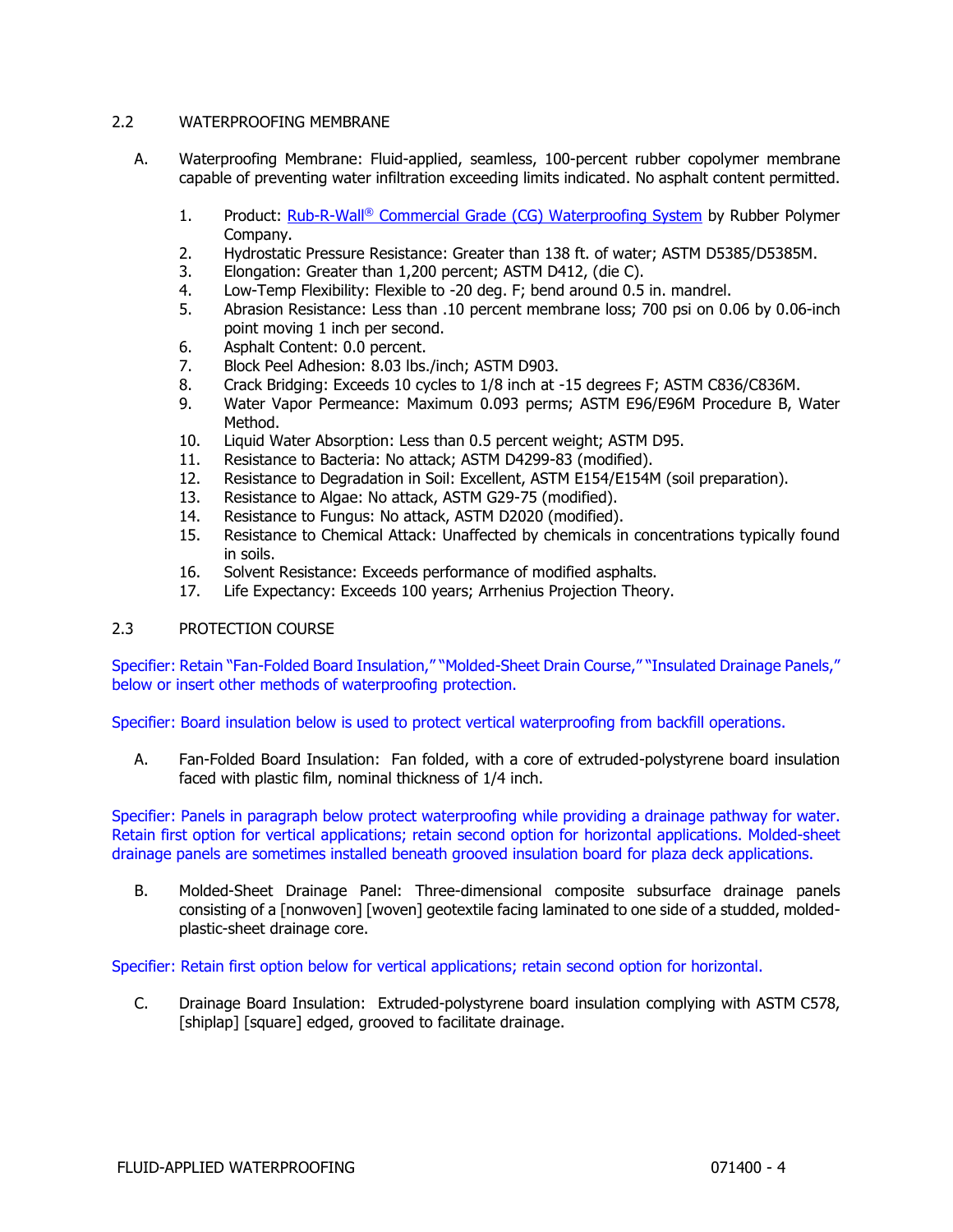# 2.4 ACCESSORIES

- A. Accessories, General: Provide substrate repair materials, reinforcement strips, and other accessory materials compatible with waterproofing membrane as required to complete the work and as recommended by waterproofing membrane manufacturer.
- B. Primer: Manufacturer's standard liquid-applied factory-formulated primer.
	- 1. Product: Rub-R-Wall® SA Primer by Rubber Polymer Company.
- C. Substrate Repair Materials: Manufacturer's standard heavy-bodied rubber mastic; trowel grade.
	- 1. Product: Rub-R-Wall® Mastic by Rubber Polymer Company.
- D. Reinforcement Strips: Self-adhering SBS-modified-bitumen sheet membrane, 40 mil thickness, for repair and reinforcement of cracks and joints.
	- 1. Product: Rub-R-Wall® SA Sheet Membrane by Rubber Polymer Company.

# PART 3 - EXECUTION

- 3.1 EXAMINATION
	- A. Examination: Verify conditions with installer present to confirm that substrates are sound, free of contaminants and ready for installation of waterproofing.
		- 1. Concrete Substrates: Verify that concrete has cured, and surface is clean and free of oil, form release agent, curing materials and other contaminates.
		- 2. Masonry Substrates: Verify that masonry joints are cut flush and filled with mortar.
	- B. Verify that sleeves, vents, and pipes passing through substrate are rigid and secure.
	- C. Correct defects before proceeding.
- 3.2 PREPARATION, GENERAL
	- A. Protect and mask adjoining surfaces to prevent overspray and spillage. Close drains and penetrations to prevent migration of waterproofing fluids.
	- B. Clean substrates of dirt, sand, soil, or any other materials that would prevent full adhesion of the waterproofing. The substrate must be dry and free of any visible water.
- 3.3 PREPARATION, CONCRETE SUBSTRATES
	- A. Grind smooth fish tails, and sharp projections.

Specifier: Retain first option in paragraph below for vertical surfaces; retain second option for horizontal surfaces.

B. Joint and Crack Treatment: Prepare, treat, and fill all voids, cracks, honeycombs, pockets, and holes according to manufacturer's instructions and [ASTM C1471/C1471M] [and] [ASTM C898/898M]. Fill holes with mastic. Provide a smooth installation surface.